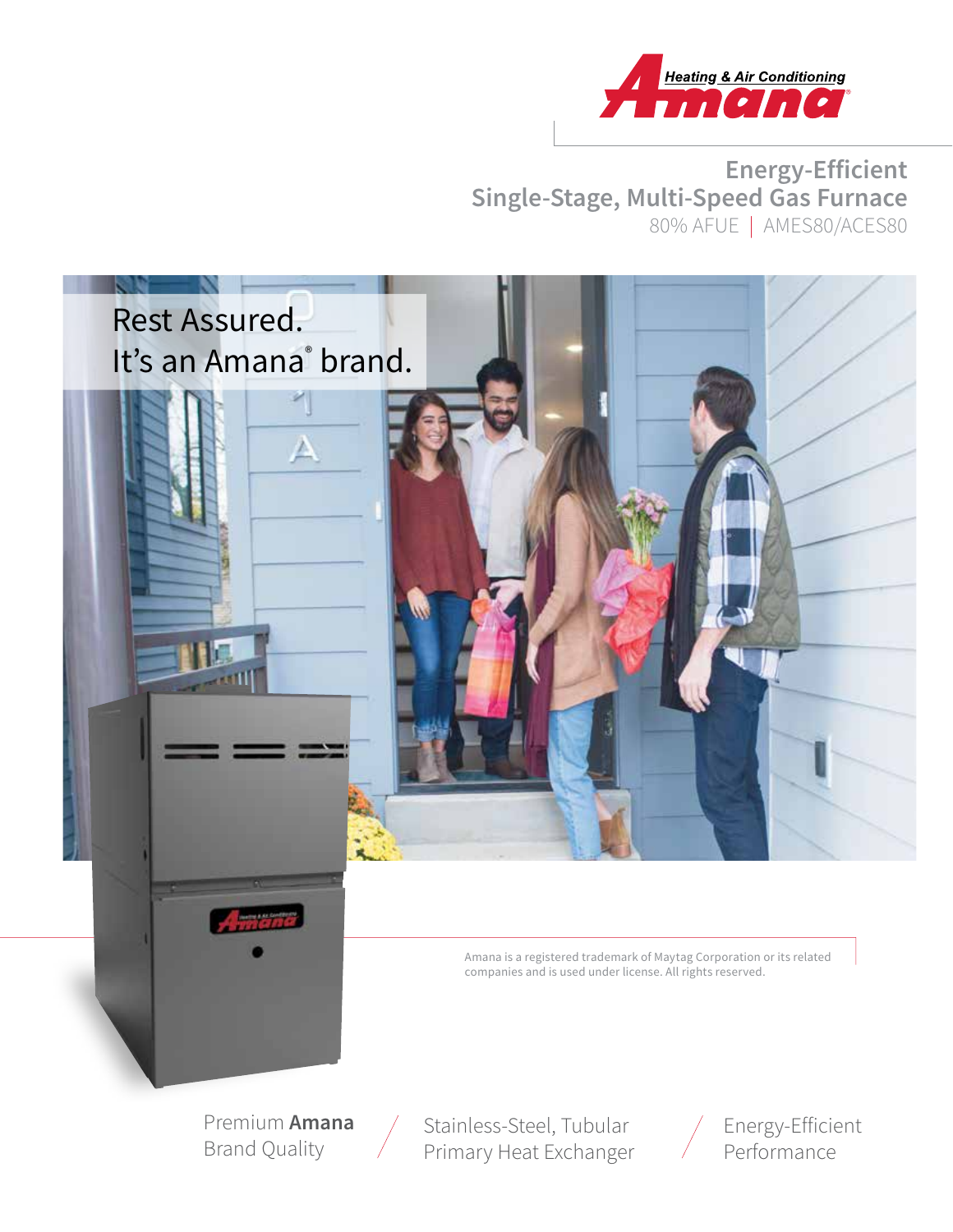

## 80% AFUE | AMES80/ACES80

# Distinguishing Features:



## **Engineered Longevity**

A gas furnace is a piece of equipment from which you expect years of uninterrupted service. **Amana**  brand gas furnaces live up to expectations through intelligently designed components that benefit from decades of performance testing and refinement, like our new stainless-steel heat exchanger. And with outstanding warranties\* that demonstrate our confidence, you can purchase an **Amana** brand furnace safe in the knowledge it will Last and Last and Last®.



#### **Quiet Comfort**

Many homeowners may think the best gas furnaces are not seen or heard. That's why an **Amana** brand AMES80/ACES80 Multi-Speed Furnace is insulated for noise reduction. With a sound-isolated blower assembly and a heavy-gauge steel cabinet, it offers quiet and efficient performance compared to furnaces with single-speed motors.



#### **Energy Efficiency**

Energy efficiency equates to cost savings. A gas furnace's efficiency rating can primarily be determined by two factors: its AFUE rating (Annual Fuel Utilization Efficiency), which indicates what percentage of each dollar of natural gas purchased is actually used to heat your home; and the type of blower used in the furnace.

This **Amana** brand Single-Stage, Multi-Speed Furnace offers 80% AFUE, as opposed to lower ratings of less efficient gas furnaces. Its multispeed blower can improve its efficiency rating and enable the furnaces to maintain consistent warmth in low-heat capacity mode without inefficient highheat surges associated with single-speed gas furnaces.



# Feel warm and fuzzy inside about your decision

Enjoying reliable, energy-efficient warmth in your home when it's cold outside is but one way an **Amana** brand AMES80/ACES80 Single-Stage, Multi-Speed Gas Furnace can bring comfort to you and your family. It also warms your heart to know that indoor comfort is being delivered by one of the country's most trusted and enduring consumer brands. But that's not all that distinguishes the venerable **Amana** brand:

## *Component upgrade offers better performance in exchange*

The most critical component of a furnace is its heat exchanger. The **Amana** brand heat exchanger is built to deliver durability and performance. Along with our **SureStart®** Ignition System and its nitride igniter, Amana brand furnaces' key components continue to set our standards for reliability.

### *Motor skills—the need for multi-speed*

Operating at 80% efficiency (up to 20% greater than many existing gas furnaces in operation today), the AMES80/ACES80 Single-Stage, Multi-Speed Gas Furnace provides efficient and economical heating performance. Its multi-speed blower motor minimizes energy use by running at the lowest possible fan speed, and producing just the right amount of heat to keep a steady, comfortable temperature.



## *Once in a lifetime—the security of the Amana brand's amazing limited warranties\**

To truly seal the deal, **Amana** brand gas furnaces are backed by industry-leading limited warranties\*. The majority of our gas furnaces are backed by a Lifetime Unit Replacement Limited Warranty\*, while all **Amana** brand products feature a 10-Year Parts Limited Warranty\*. Together these warranties combine to offer you a level of purchase protection that's the stuff of legend.

### **LIMITED WARRANTY\* PROTECTION**



Complete warranty details available from your local dealer or at www. amana-hac.com. To receive the Lifetime Heat Exchanger Limited Warranty (good for as long as you own your home) and 10-Year Parts Limited Warranty, online registration must be completed within 60 days of installation. Online registration is not required in California or Quebec.

#### **EXTENDED SERVICE PLANS AVAILABLE**

For even greater peace of mind, ask your dealer or visit our website at www.amana-hac.com for more details about Asure<sup>sM</sup>, an affordable Parts and Labor Extended Service Plan for your entire **Amana** brand HVAC system.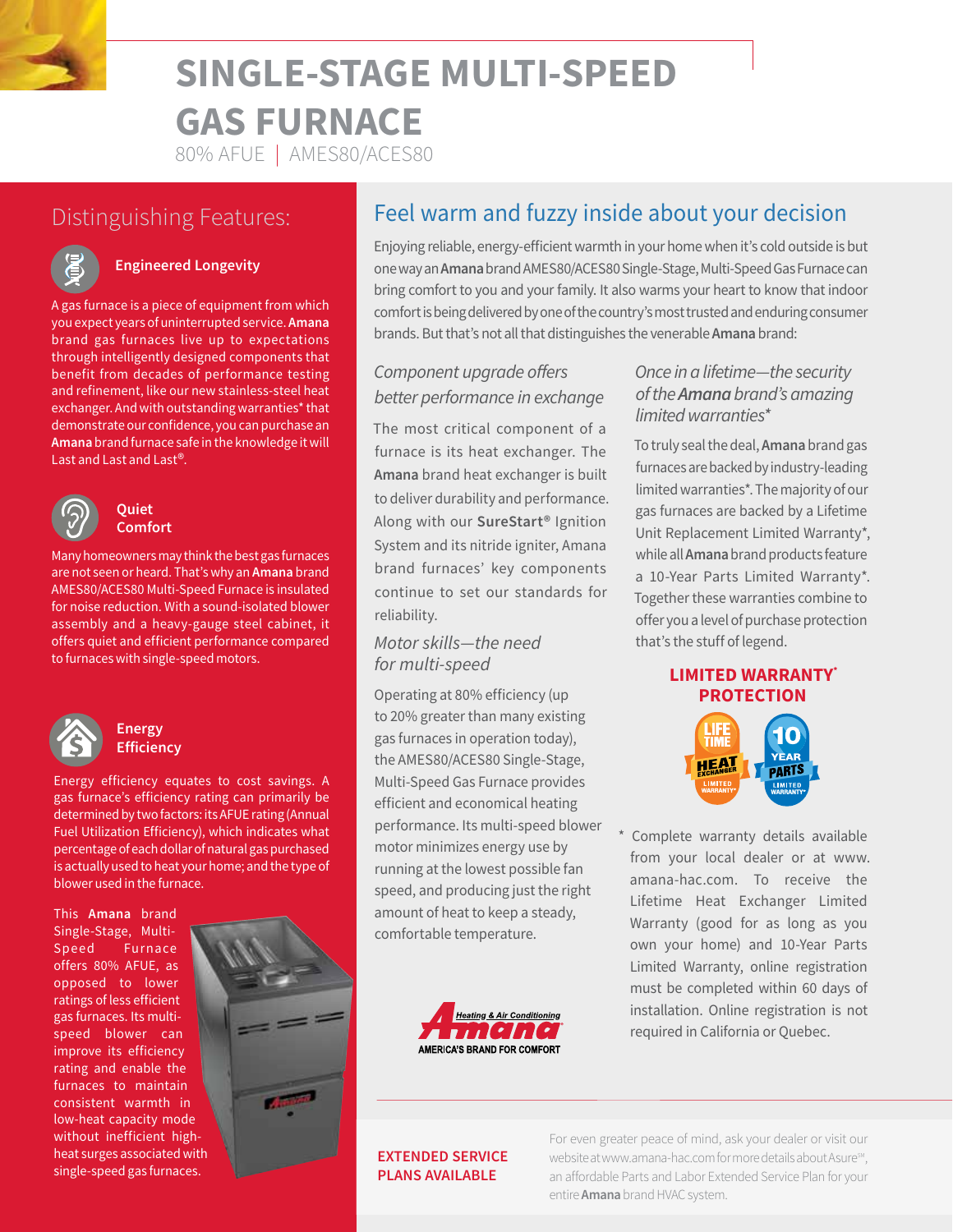

# The **Amana** brand AMES80/ ACES80 Gas Furnace advantages:

- ◯ 80% AFUE Converts 80¢ of every energy dollar into indoor comfort in your home.
- Stainless-Steel Tubular Primary Heat Exchanger –Unique tubular stainless-steel construction formed using wrinklebend technology results in an extremely durable heat exchanger.
- $\bullet$  Multi-Speed ECM Motor Provides airflow to match comfort needs, reduces energy consumption and system noise compared to a single speed motor.
- LDurable 110-Volt Nitride Igniter Eliminates the need for an energy-wasting pilot light.
- LQuiet, Induced-Draft Blower Provides precise control and enhanced energy-efficient performance as compared to a natural draft furnace.
- Continuous Air Circulation Provides added filtration and keeps air moving throughout your home to help maintain comfort.
- LSelf-Diagnostic Control Board Continuously monitors the system for consistent, reliable operation, stores last diagnostic codes in memory and indicates condition through a flashing LED for quick troubleshooting.
- LHeavy-Gauge Steel Cabinet with Powder-Paint Finish – Durable baked-enamel finish resists corrosion and protects essential components.
- $\bullet$  Thermally insulated cabinet The fully-insulated cabinet means air leakage of less than 2% to maximize heat transfer efficiency and lower blower noise.



## A legacy of comfort The impeccable reputation of an American original

**Amana** brand heating and cooling systems are a part of the enduring legacy of one of America's most recognized and respected brands. Originating eight decades ago in Amana, Iowa, the brand is synonymous with long-lasting, premium quality products — from home appliances to heating and air conditioning equipment. Chances are, you and generations before you have enjoyed the dependable performance and longevity the **Amana** brand continues to deliver.







Ask your dealer for full details.

*www.amana-hac.com*